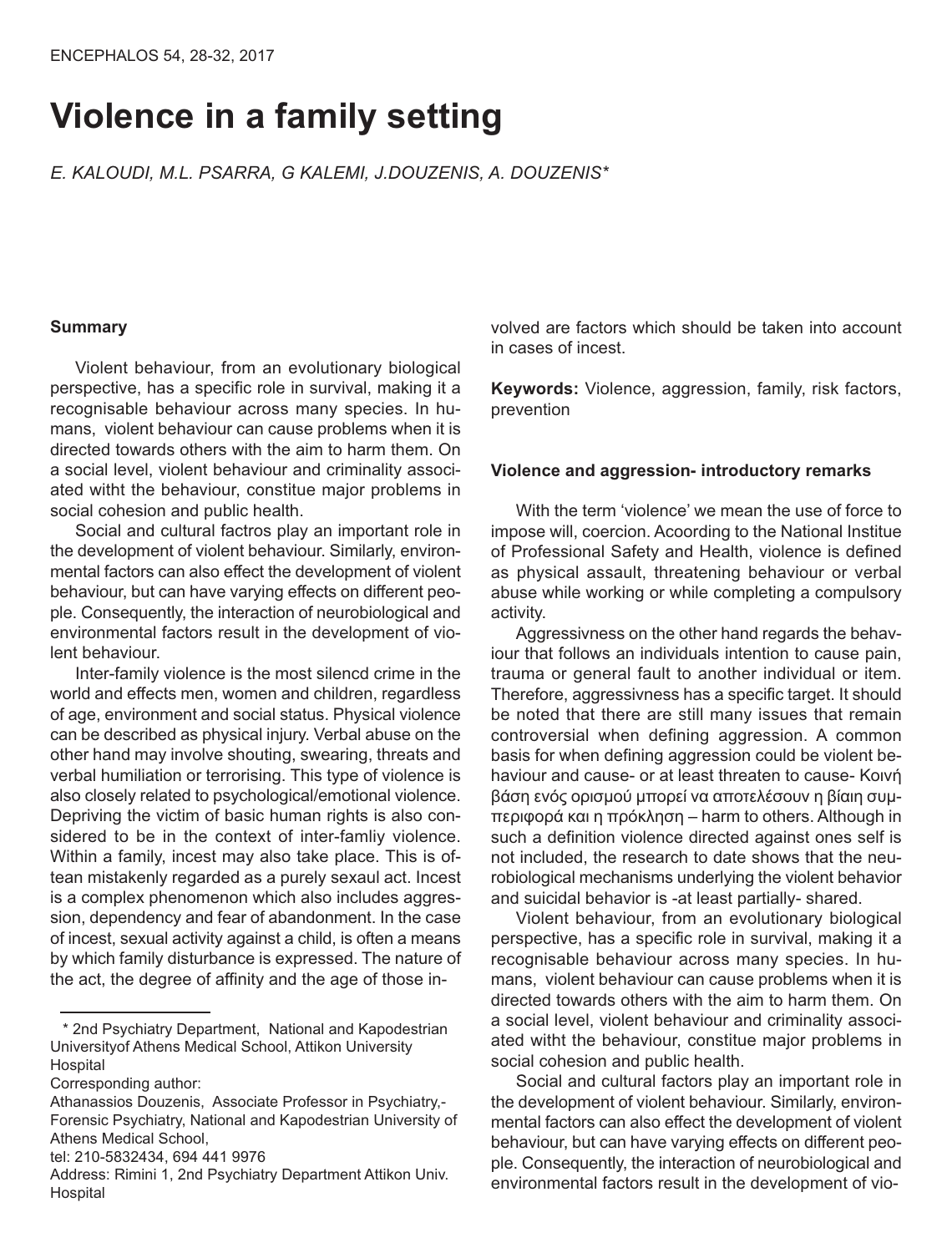lent behaviour.

A variety of mental disorders may be implicated in aggrssive behaviour, for example, personality disorders, substance abuse, psychotic disorders and disorders caused by brain damage. However, agression is not specifically related to any of these disorders. A distinction that seems important in order to investigate the neurobiological mechanisms of aggression, is the one between impulsive and premeditated violent acts. In general, the mentally ill can carry out both impulsive and planned violent acts.

#### **Violence within the family: definition-forms**

Violence against women and children is a widespread phenomenon in all societies. Inter-family violence is the most silenced crime in the world and effects men, women and children, regardless of age, environment and social status. This phenomenon requires special attention the scale of its effects and the difficulty in identifying and eradicating violent behaviour. Many people, in many countries, underestimate the problems associated with familial violence, or even consider it a personal issue that cannot be intergrated into the jurisdiction of the legal system, despite the shocking statistics. According to UNICEF, marital violence causes more injuries and deaths of women aged between 45 and 65 years than cancer. In the European Union, at least 1 in 5 women have experienced violent behavior from her husband-partner, while 95% of all violence incidents against women occurs at home. In order for someone to talk about familial violence, a key requirement is to have already conceptually clarified and defined the terms from which it is composed. In this chapter when using the term violence we mean to include physical, verbal, sexual, psychological / emotional injury or damage to a person's health, neglect and coercion. When referring to the family it is meant not only nuclear but extensive, including cohabiting partners, without being married.

With the most recent re-evaluation of the law against interfamilial violence (Law. 3500/24-10-2006), it is clearly stated that «Interfamilial violence is considered to be acts against a family member [...] which includes spouses or parents and relatives of first and second degree by blood or by marriage and through the adoption of children [...] similarly, relatives by blood or marriage up to the fourth degree and persons whose guardian, legal supporter or sponsor parent designated family member, and any minor person cohabit in the family may also be considered a family member in the event of cohabitation [...] the provisions of the above Act also apply in the case of permanent companionship of a man

or a woman and children, whether they be common biological children or stepchildren from either side, provided they cohabit, even with former spouses. [...] The victim of domestic violence is any person against whom a harmful act is commited or the under age individual who is a witness to any of the above mentioned acts

Physical violence can be defined as causing physical injury or causing health issues to another person and ranges from a slap to the face to intentional homicide.Verbal violence on the other hand may include shouting, swearing, threats ridicule or terrorising, which is directly linked with psychological/ emotional violence. This type of violence can be described as slight or severe cause of psychological harm towards the victim consistenly, which in turn may result in reducing functionality of the victim on a psychological and social level. Depriving the victim of their basic rights (freedom, medical care, emotional care, education and self-determination) is also considered to be within the context of domestic violence. Furthermore, sexual violence is described as , coercion by physical force or by threatening of the victim, to copulation, lewd act or tolerance and the insult of sexual dignity.

#### **Explanatory approaches**

Lately, many different theories have been proposed that attempt to explain intefamilial violence. Here we present a brief overview of the main theories:

1. **Psychological - Psychoanalytic Theories**: Αbuse and violence against family members may be as a result of the pathological characteristics of the perpetrator's and the victim's personality arising from defects and fixations during their psycho-emotional development. High rates of psychopathological disorders (according to the DSM or ICD diagnostic systems) have been observed amongst perpetrators and / or victims of domestic violence.

2**. Cognitive Theories:**Domestic violence is interpreted as a product to resolve the cognitive dissonance of the offender with respect to the self-image and / or as a way of effecting (enactment) fantasy scenes of physical aggression and sexual supremacy. Fantasies are deemed to be reinforced from the modern lifestyle and the standards presented in the media.

3. **Behavioural Theories**: According to these theories, people's behavior is aimed at either recieving rewards and / or avoiding penalties. Thus, the perpetrator is rewarded in a behavioral, emotional or social manner when acting in a violent way and punished accordingly when they refrain from such acts. Therefore, in this way the perpetrator learns to chose violent behaviour in order to be rewarded and satisfied.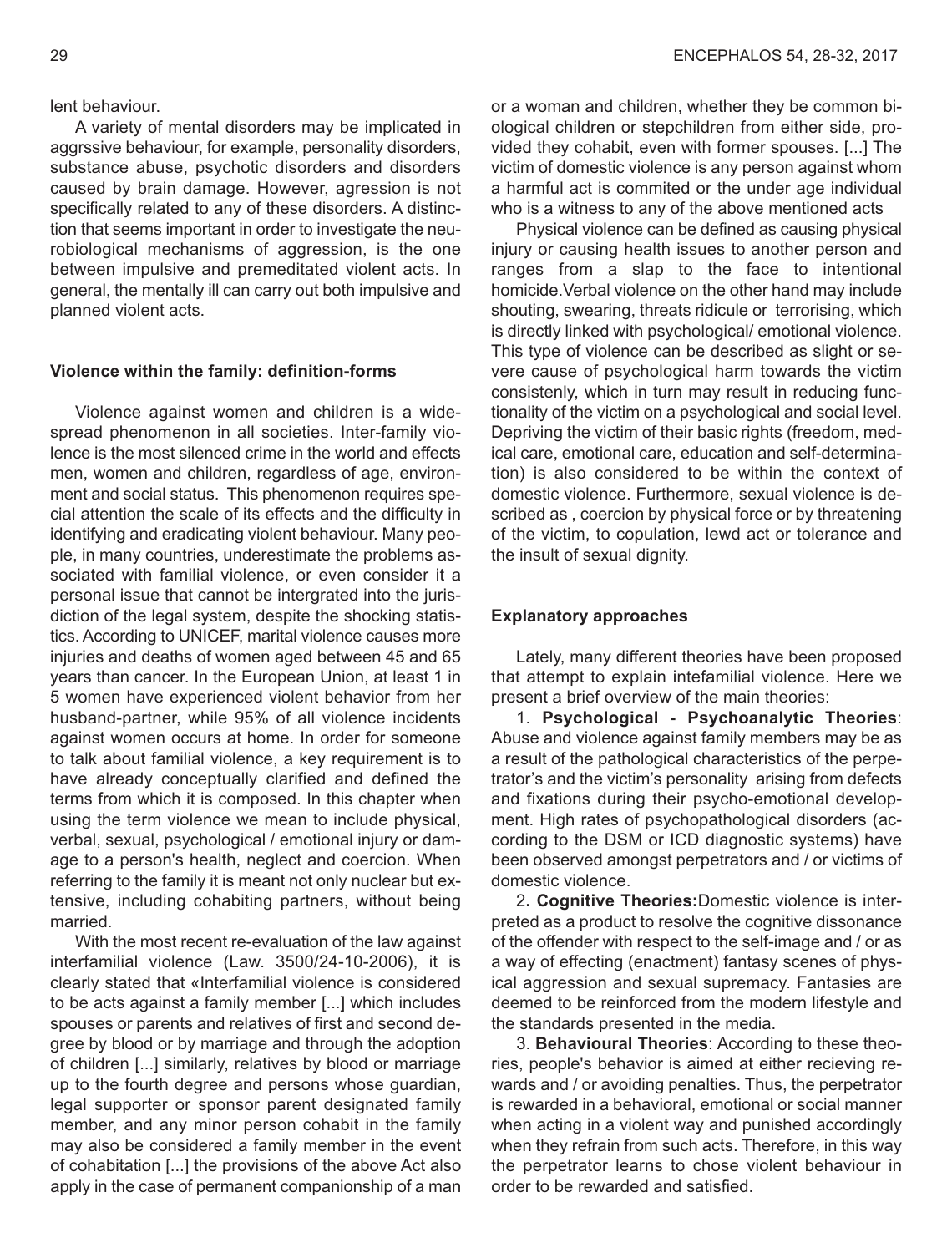4**. Social Learning Theory**:Abuse is a learnt response. The perpetrator has learnt to behave violently as a result of their previous experiences (as a witness or victim of domestic abuse from their family) with such behavior, which also considered ethically and socially justifiable. This theory satisfactorily explains the existence of abuse of different actors within the same family.

5. **Theory of Social Interaction**: based on a behavioural approach, as it also refers to the concepts of rewards and punishments for certain behaviours. The point that differentiates it from purely behavioral is that it evaluates the offender as carrying out violent acts from as an authority enforcing power over the victims, and the victims weak to protect themselves, and to also meet the offender's needs in a diffferent way than becoming abused.

6. **Emotional Bonds Theory**: it is a theory that takes into account social and psychological parameters for the interpretation of the phenomenon of domestic violence. The theory developed by Bowlby professes that between a child and a parent emotional ties develop from the time of birth. Inadequate or inappropriate links will create difficulties in relationships with parents during childhood, which in turn will cause problems in interpersonal relationships in adulthood. On this basis, domestic violence is interpreted as a result of the inability to form healthy relationships and develop strong bonds of love in the family context.

7. **Theory of Family Systems**: in each family system specific relations and dynamics are formed which depended on the personality of members, social variables, the regulatory framework governing it and other factors. According to the theory of family systems, abuse is the result of imbalance in the dynamics of relationships and lasting existence of abusive conduct which in specific circumstances,becomes abuse.

8. **Theory of the Subculture of Violence**: a social based theory that maintains that every social group accepts different levels of violence. In specific subculture environments unfair or abusive behaviour becomes easier to accept, and is sometimes encouraged by the value framework that governs them. This theory is supported by research that have shown that in certain geographical areas violent acts are more likely to occur.

9. **Theory of resources**: according to this theory, the notion of violence exists in every social system. Abuse is the result of the possibility of imposition of power due to a surplus economic, social, psychological resources of their abusers. It is argued that the violent and abusive behavior is motivated by acquisition, enforcement or preservation of power.

10. **Class sequence theory**: within the brackets of the theory of Resources there is the theory of class se-

quence. This theory interprets abuse as a result of lacking (social,psychological, economic) resouces and the stress it creates as a consequence. The theory focuses on the unequal distribution of resources in different social classes, causing tremours in the value-dominant and authoritarian systems.

11. **Theory of social gender roles**: This theory focuses on the socialization process of the sexes that encourage men to be more aggressive than women and to express their feelings and their masculinity with violence and / or sexual aggression. Violence and abusive behaviour are therefore linked with the characteristics of each gender (male= agressive, perpetrator / female=passive, victim) as they have been shaped socially.

12. **Feminist Theories**: feminist approaches interpret abuse as an epiphenomenon of a patriarchal social structure that encourages violence against women, who are considered inferior and weaker. These approaches are based on the recognition of the timelessness of the subordination of women to men, from the beginning of socially organised world to this day. In these approaches, domestic violence is identified with violence against women, and is supported by research data.

#### **Myths about the domestic violence**

As it has been mentioned above, the phenomenon of domestic violence is very complex and involves many different factors. Moreover, the heterogeneous and multiple interpretative approaches proposed and the disregard of the extent and seriousness of the phenomenon have formed a fertile ground for the emergence and consolidation of stereotypes regarding the nature and characteristics of violence. The absence, due to the difficulty inherent in the recording of incidents of abuse ( "dark number of violence") and the questioning of the findings of scientific research make a realistic and free of stereotypes reading phenomenon even more difficult. However, scientific findings arising from existing surveys provide the opportunity to overturn the myths that accompany domestic violence:

\*\* The victims of abuse are held resposible as a result of their behaviour.

\*\* Victims can stop the abuse by correcting their behaviour.

\*\* Alcohol and drug abuse causes abusive behaviour

\*\* Abusers are not only men, but also women.

 Abusive behaviour often resolves itself without intervention (simply stops happening)

\*\* Psychotherapy of perpetrators is a more effective method than incarceration.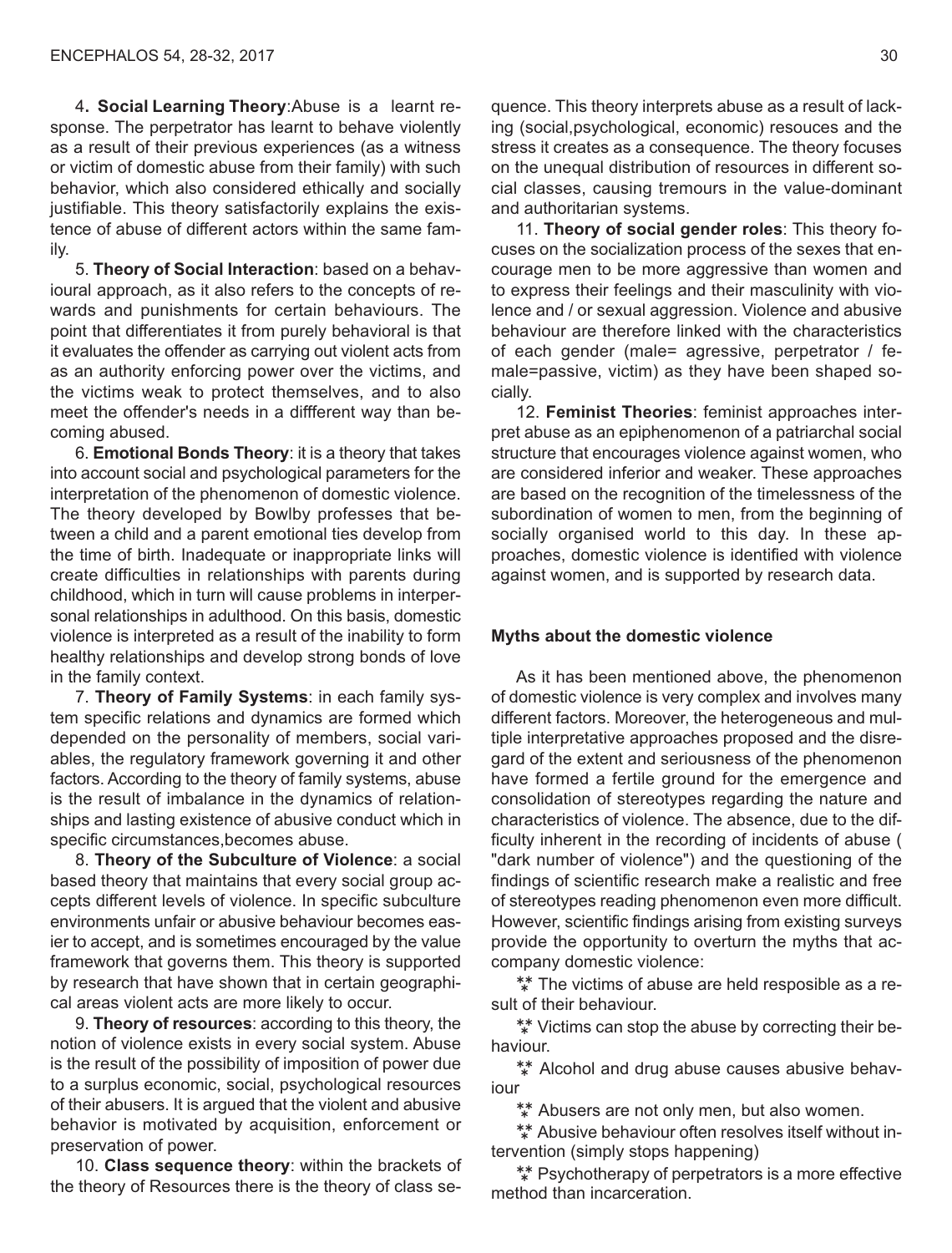\*\* Victims who remain in abusive relationships suffer mentally («they are masochists»)

\*\* Interfamilial violence only exhists within dissfunctional families.

\*\* Abuse only arises in families with low economic and educational level.

\*\* Victim of abuse exaggerate the violent acts conducted against them («overreact»)

\*\* Perpetrators have common personal and social characteristics.

\*\* Abusers cannot control their actions

\*\* Children that have witnessed or have suffered abusive behaviour, will become perpetrators during adulthood.

\*\* Abuse is a phenomenon that concerns mentally ill people.

\*\* Abuse is a personal, family issue and must be solved withing the family circle.

## **Risk factors for the appearance of domestic violence**

The review of scientific research regarding domestic violence shows some factors that appear to be associated with the occurrence of abuse. These factors are:

1) Lack of available support system due to geographical and social isolation.

2) Excessive dependence, both emotional and financial, on spouse.

3) «Important» life events, such as pregancy, death, infidelity, change of career, chronic medical problems of wife or children.

4) Abuse of addictive substances, as a factor of economic and emotional burden for the family.

5) Age range between 18-35 years.

6) Conflict of parental and/or spousal role.

7) Educational and professional inequality between spouses.

The report of the above factors can not be generalized: there are more stressors that interact in the appearance abusive episodes, but under no circumstances is it thought that they have a causal relationship.

#### **Prevention-therapy**

The phenomenon of domestic violence can be addressed to some extent, within the framework of a project aimed at eliminating abuse.For this approach, a multi-layered approach and system that takes into account all parameters and factors associated with it is needed. This means that preventive action or interventions should be consistent and not fragmented, and be part of a broader, with long term objectives, design. At this point, it is important to remember that before the intervention in any of the following levels of prevention and / or care, it is necessary to record the size of the phenomenon, in a well-structured and organized service system (Ministry of Health, Public Order and Justice, NGOs, support structures etc.).

1. **Primary Prevention**: Awareness of the general population, through information (media campaigns, lectures in schools and institutions, such as the police, the Church, etc.). At this level of prevention, the action of non-governmental organizations, always with the assistance of state bodies is important.

2. **Secondary prevention**: Targeted interventions, after the registration of families who exhibit abusive behavior, aiming to understand the traumatic event, counselling in crisis and encouraging them to seek help (home visits, telephone help line, legal advice, financial support and provision of information).

3. **Tertiary Prevention**: Dealing with the traumatic event in a context that will reduce the direct damage, both emotioanl and physical, and support the victim in all ways so that in the future they can make important decisions for their future (immediate hospitalization, reception hostels, legal support and individual and / or group psychotherapy).

In terms of treatment, the ideal is to provide individual counselling and group psychotherapy, bringing victims of domestic violence in contact with others who have experienced similar events. In Greece however, the usual practice is for the victim to be treated primarily with consultative and not psychotherapeutic methods. However, psychotherapy can help a person who has suffered from violence within the family regain his lost confidence and autonomy and to make a positive change in his life, recovering his mental balance. The kinds of psychotherapy vary , but the goals remain the same: focus on current behavior and understand the ways in which the environment affects the appearance and consolidation of the phenomenon.